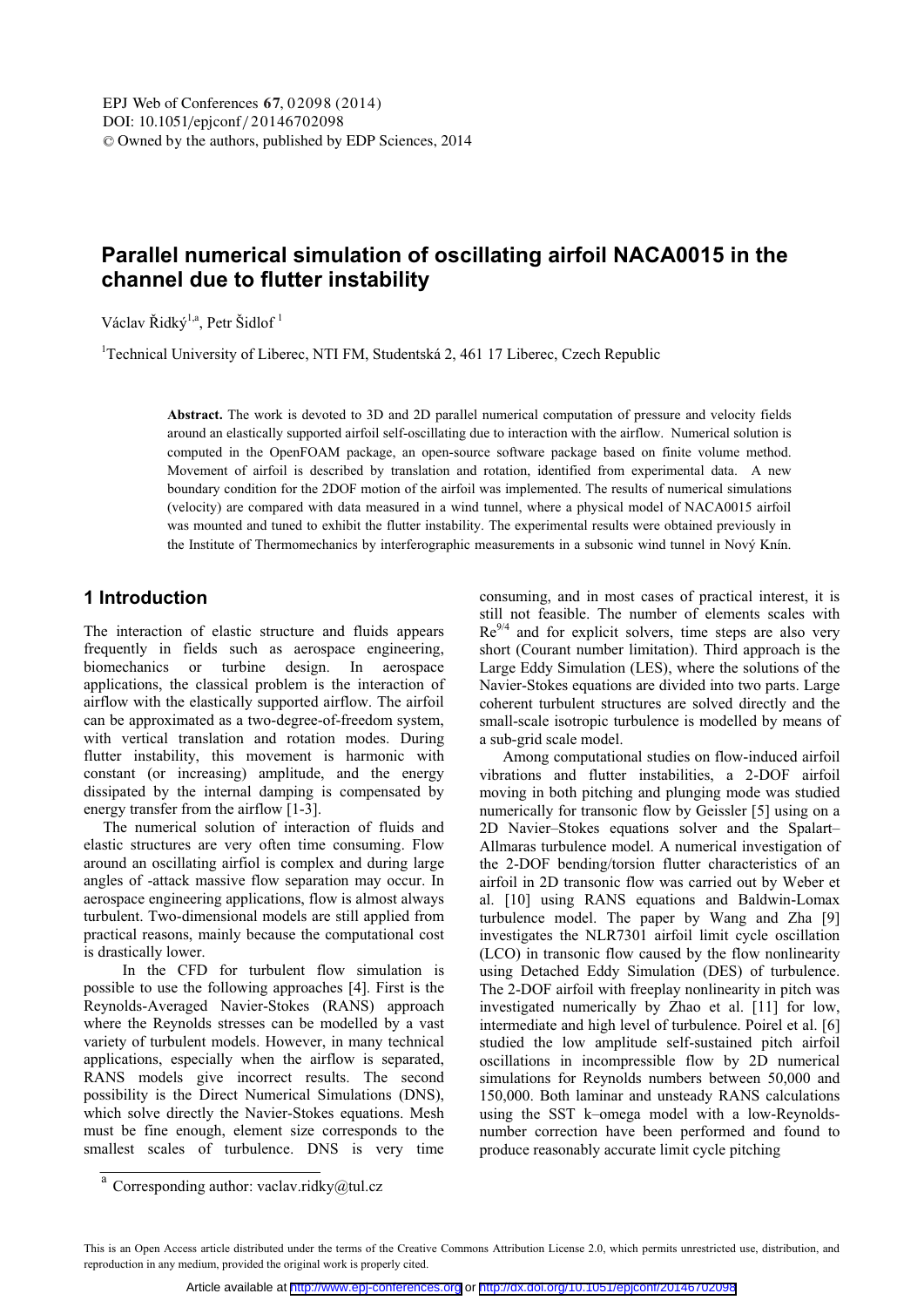The current paper is focused on a parallel numerical simulation of oscillating airfoil in the channel. Results of numerical simulation are compared with experimental data. Specifically, the simulated distribution of velocity field on the surface of the wing vibrating in the channel due to flutter instability is compared to the experimental values. In the experiment, the velocity is evaluated from interferograms [8].

## **2 Geometry and mesh**

The computational domain for numerical solution corresponds to the experimental setup. The airfoil is located in an experimental setup in the middle of the height of the channel on elastic support allowing two degrees of freedom– pitch (rotation about the elastic axis, located in 1/3 of the chord length) and plunge (vertical motion). Size of the computational domain is 580x210x80 mm (figure 1).



**Fig. 1.** Geometry of computational domain.

Numerical solutions are computed on 3D and 2D mesh. Mesh in 3D case has 890 k elements and in 2D case has 139 k elements. During the simulation, the airfoil oscillates and the mesh changes shape, but the number of elements stays the same. Changing the position of the element nodes is solved of the Laplace equation for the mesh velocity *w* with spatially variable diffusivity γ:

$$
\nabla \cdot (\gamma \nabla \mathbf{w}) = 0 \tag{1}
$$

Different between 3D and 2D mesh is the arrangement of elements on the surface of the wing. In 3D case the elements follow the shape of wings (figure 2).



**Fig. 2.** Mesh structure: 2D mesh (left), 3D mesh (right).

## **3 Mathematical model numeric solution and boundary conditions**

Numerical simulation of flow around the airfoil can be described using the incompressible equation of continuity and incompressible N-S equations.

$$
\nabla \cdot \mathbf{u} = 0 \tag{2}
$$

$$
\frac{\partial \boldsymbol{u}}{\partial t} + \nabla \cdot (\boldsymbol{u} \boldsymbol{u}) - \nabla \cdot \boldsymbol{v} \nabla \boldsymbol{u} + \frac{1}{\rho} \nabla p = 0, \qquad (3)
$$

where  $u$ ,  $p$  and  $\rho$  are fluid velocity, pressure, and density, respectively  $\nu$  is kinematic viscosity.

 Movement of the airfoil is prescribed by boundary condition for the mesh position on boundary *Γwing*. This boundary condition, used for prescription of movement with two degrees of freedom, was designed and implemented to OpenFOAM. The parameters are frequency, amplitude, and phase shift of translation and rotation modes. The kinematic data was identified from wind tunnel measurements, where for this particular case the frequency was 19.5 Hz, amplitude of the rotational movement was  $\pm$  17 °, and the amplitude of the plunging movement was  $\pm$  7 mm and phase shift between translation and rotation is  $8°$  [7].

 Following boundary conditions for velocity were prescribed: on input (*Γinlet*) is prescribed velocity  $u_x = 147$  m/s. On the walls of channel ( $\Gamma_{top}$ ,  $\Gamma_{bottom}$  and *Γfrontandback*) is prescribed velocity *u* = 0 m/s. On the surface of the wing (*Γwing*) is prescribed velocity which corresponds to local velocity of the airfoil surface. Due to large intensity of vorticity resulting from flow separation downstream of the wing surface a stabilized boundary condition is prescribed at outlet  $\Gamma_{out}$ :  $\partial u / \partial n = 0$ , when velocity direction points outward of the domain,  $u = 0$  m/s otherwise.

Boundary conditions for the pressure at the outlet *(Γout)* prescribe *p = 0.* All walls (*Γinlet, Γtop, Γbottom and Γfrontandback*) have the Neumann boundary condition  $\partial p / \partial n = 0$ .

 Numerical simulation of the flow around the oscillating airfoil was solved in parallel in computational package OpenFOAM. The basis of this library is a finite volume method. As solver was used a combination of PISO and SIMPLE algorithms.

## **4 Results**

The results of numerical simulations are averaged value for 3-5 periods of vibration (simulation time is 256.5 ms). The movement of wing is prescribed according to the measured data. Values of numerical solutions are shown in graphs, where on the x-axis is plotted position normalized to the chord length and on the y-axis the velocity.

 The results of the velocity field distribution around the airfoil are not as good as in the case of pressures [12]. Velocity in the numerical simulation is evaluated in the nodes of mesh, which are located two cells from the surface of the wing. The velocity field on the wing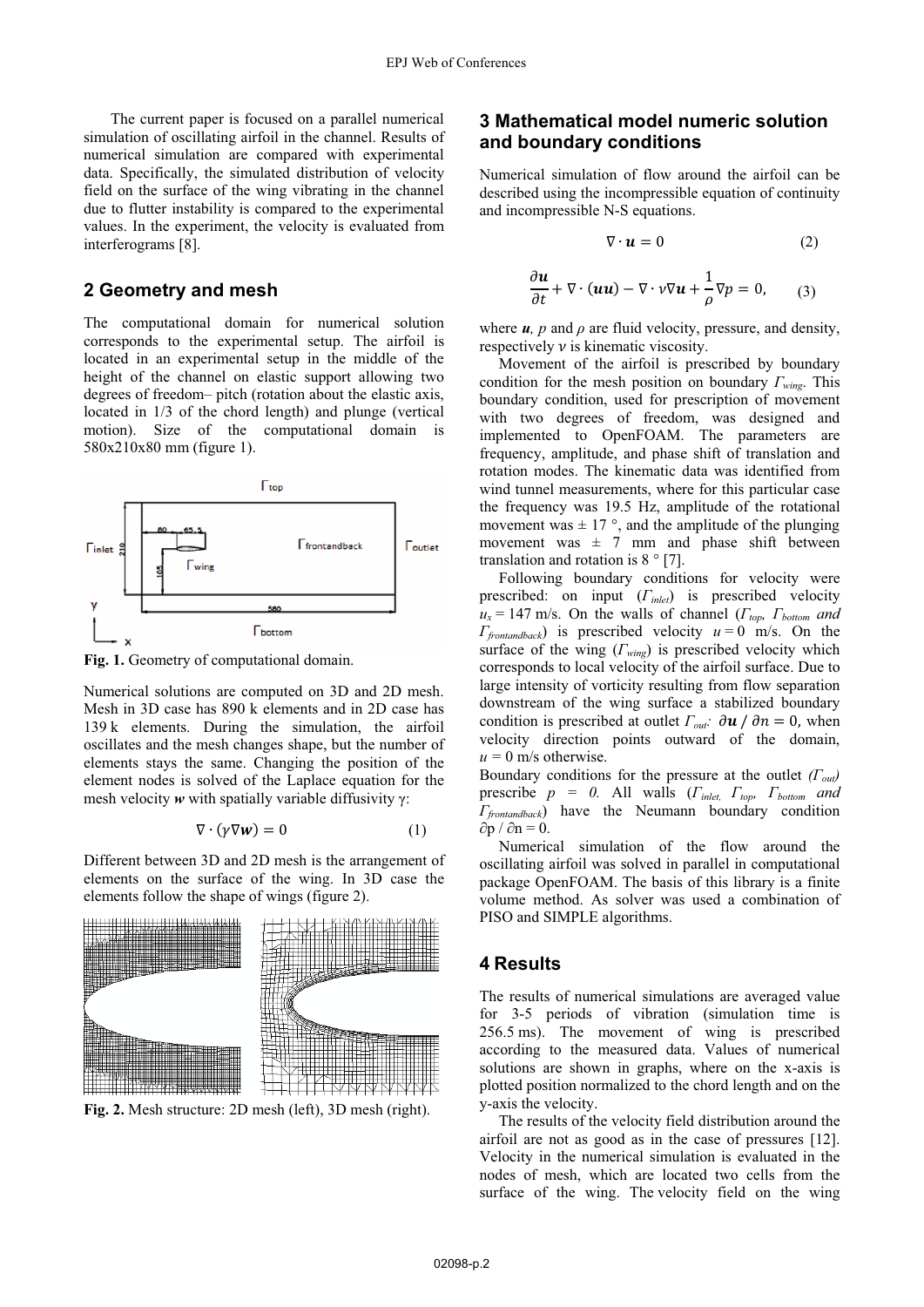surface is significantly affected by the boundary conditions and the behaviour of the flow in the boundary layer.

 In figures 3, 6, 8 and 10 are shown velocity field fields from 3D simulation in 2D sections in the middle of the computational domain. On graphs are shown result on the bottom surface of the wing and one case on the top surface (figure 5). On the top surface of the wing the numerical results match the experimental data much worse. The reason for this is: first, the flow patterns in the separated region are very complex and the interferographic images and the subsequent evaluation procedure might not capture the separated turbulent boundary layer and the real velocity field with sufficient resolution. Second, the current simulation is run without a turbulence model and with insufficiently fine mesh in the boundary layer. Thus, its predictions in the separation region have to be taken with caution.

 The velocity fields in figures 4, 6, 8 and 10 show that on the trailing edge is a big difference between results of 2D and 3D simulations. The first reason is the difference between the two meshes, where the 3D mesh includes a body-fitted layer better capturing the trailing edge. The second reason might be the difference between the physics of the real 3D flow and the 2D approximation, which disregards convection and diffusion in the zdirection.



**Fig. 3.** Velocity field in phase 002.



**Fig. 4.** Velocity field in phase 002 on the bottom surface of the wing.



**Fig. 5.** Velocity field in phase 002 on the top surface of the wing.



**Fig. 6.** Velocity field in phase 004.



**Fig. 7.** Velocity field in phase 004 on the bottom surface of the wing.



**Fig. 8.** Velocity field in phase 006.